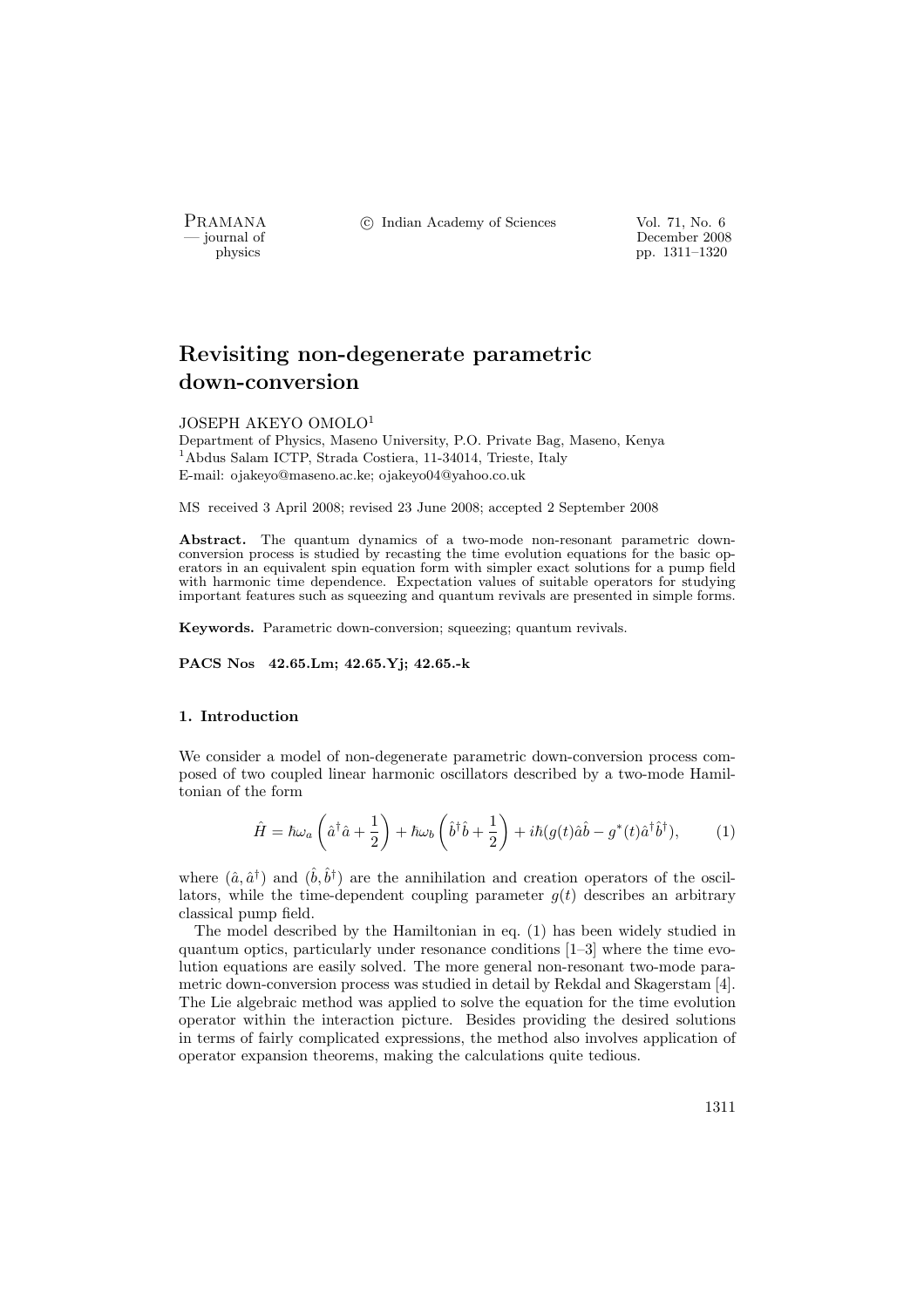In the present paper, we develop a simpler approach by considering that the basic operators of the coupled system are the annihilation and creation operators whose time evolution can be determined directly through Heisenberg's equation,

$$
i\hbar \frac{\mathrm{d}\hat{Q}}{\mathrm{d}t} = [\hat{Q}, \hat{H}(t)],\tag{2}
$$

for an operator  $\hat{Q}$ . In this respect, we set  $\hat{Q} = \hat{a}$ ;  $\hat{b}^{\dagger}$  and use  $H(t)$  from eq. (1) in eq. (2) to obtain the time evolution equations,

$$
i\hbar \frac{\mathrm{d}\hat{a}}{\mathrm{d}t} = \hbar (\omega_a \hat{a} - ig^*(t)\hat{b}^\dagger), \tag{3a}
$$

$$
i\hbar \frac{\mathrm{d}\hat{b}^{\dagger}}{\mathrm{d}t} = -\hbar(\omega_b \hat{b}^{\dagger} + ig(t)\hat{a}).\tag{3b}
$$

We solve these equations through a matrix method, which provides an appropriate time evolution matrix.

Introducing a matrix,

$$
A = \left(\begin{array}{c} \hat{a} \\ \hat{b}^{\dagger} \end{array}\right),\tag{4}
$$

we express eqs (3a) and (3b) in the matrix form,

$$
i\hbar \frac{\mathrm{d}A}{\mathrm{d}t} = \mathcal{H}(t)A,\tag{5a}
$$

where the matrix

$$
\mathcal{H}(t) = \hbar \begin{pmatrix} \omega_a & -ig^*(t) \\ -ig(t) & -\omega_b \end{pmatrix},\tag{5b}
$$

plays the role of a time evolution generator.

# 1.1 Equivalent spin equation

Introducing the Pauli matrices

$$
\sigma_x = \begin{pmatrix} 0 & 1 \\ 1 & 0 \end{pmatrix}; \quad \sigma_y = \begin{pmatrix} 0 & -i \\ i & 0 \end{pmatrix}; \quad \sigma_z = \begin{pmatrix} 1 & 0 \\ 0 & -1 \end{pmatrix}, \tag{6a}
$$

with

$$
\sigma_{+} = \sigma_{x} + i\sigma_{y} = \begin{pmatrix} 0 & 2 \\ 0 & 0 \end{pmatrix}; \quad \sigma_{-} = \sigma_{x} - i\sigma_{y} = \begin{pmatrix} 0 & 0 \\ 2 & 0 \end{pmatrix}; \quad I = \begin{pmatrix} 1 & 0 \\ 0 & 1 \end{pmatrix}
$$
\n(6b)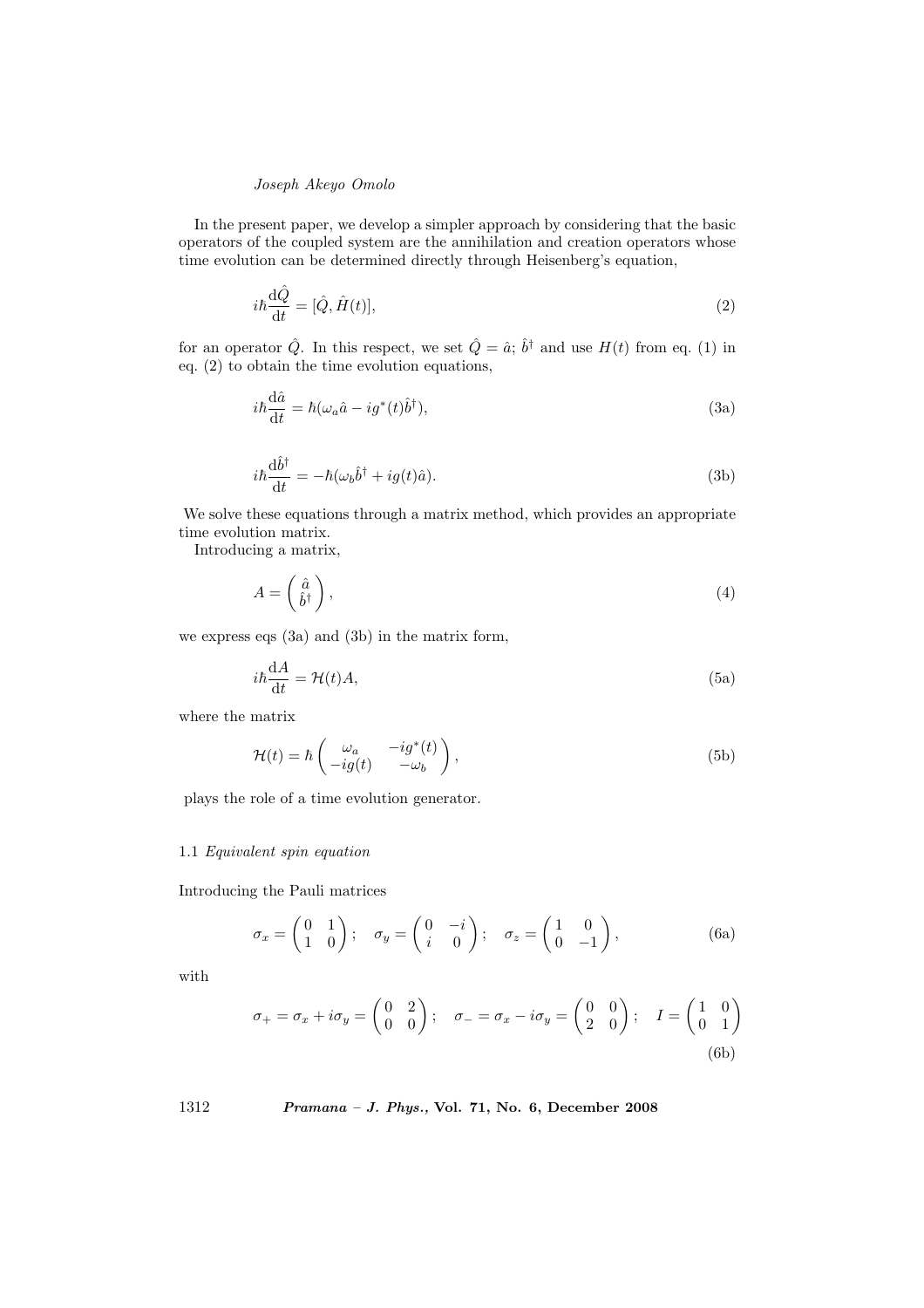$$
\sigma_{+}\sigma_{-} = 4 \begin{pmatrix} 1 & 0 \\ 0 & 0 \end{pmatrix} = 2(I + \sigma_{z}); \quad \sigma_{-}\sigma_{+} = 4 \begin{pmatrix} 0 & 0 \\ 0 & 1 \end{pmatrix} = 2(I - \sigma_{z}),
$$
\n(6c)

we express the time evolution generator  $\mathcal{H}(t)$  in eq. (5b) in the interaction form

$$
\mathcal{H}(t) = \frac{1}{2}\hbar\Delta I + \frac{1}{2}\hbar E\sigma_z - \frac{i}{2}\hbar(g(t)\sigma_- + g^*(t)\sigma_+)
$$
  
= 
$$
\frac{1}{2}\hbar\Delta I + \hbar \mathbf{B}(t) \cdot \vec{\sigma},
$$
 (7a)

after defining

$$
\Delta = \omega_a - \omega_b; \quad E = \omega_a + \omega_b \tag{7b}
$$

and introducing a vector  $\mathbf{B}(t)$  and a Pauli matrix vector  $\vec{\sigma}$  defined by

$$
\mathbf{B}(t) = \left(-ig_{\mathrm{R}}(t), -ig_{\mathrm{I}}(t), \frac{1}{2}E\right); \quad \vec{\sigma} = (\sigma_x, \sigma_y, \sigma_z),\tag{7c}
$$

where  $g_{\rm R}(t)$  and  $g_{\rm I}(t)$  are the real and imaginary parts of  $g(t)$  defined as usual by

$$
g(t) = g_{R}(t) + ig_{I}(t); \quad g^{*}(t) = g_{R}(t) - ig_{I}(t).
$$
\n(7d)

The time evolution generator  $\mathcal{H}(t)$  is seen to be equivalent to the Hamiltonian of a spin- $\frac{1}{2}$  or a two-level system interacting with an external field [5,6] **B**(*t*). The interaction is characterized by the pump parameter  $g(t)$ . This means that eq. (5a) is a spin equation governing the dynamics of a spin- $\frac{1}{2}$  or two-level system equivalent to the non-degenerate parametric down-conversion process. Such spin- $\frac{1}{2}$  or two-level systems constitute qubits for implementation of quantum computation [7–9].

#### 2. General solution

The desired general solution to eq. (5a) can be obtained by specifying the form of the pump parameter  $g(t)$  and then applying the usual procedures for solving spin equations of similar form. Following ref. [4], we consider the pump parameter to have harmonic time dependence in the form

$$
g(t) = ge^{i\omega t};
$$
  $g^*(t) = ge^{-i\omega t};$   $g = |g(t)| = \text{constant},$  (8)

which we use in eq. (7a) to express the time evolution generator in the form

$$
\mathcal{H}(t) = \frac{1}{2}\hbar\Delta I + \frac{1}{2}\hbar E\sigma_z - \frac{i}{2}\hbar g(e^{i\omega t}\sigma_- + e^{-i\omega t}\sigma_+).
$$
\n(9)

We move to the rotating frame through the application of a unitary matrix

$$
T(t) = e^{\frac{i}{2}\omega t \sigma_z}; \quad T^{\dagger}(t) = T^{-1}(t) = e^{-\frac{i}{2}\omega t \sigma_z}, \tag{10}
$$

Pramana – J. Phys., Vol. 71, No. 6, December 2008 1313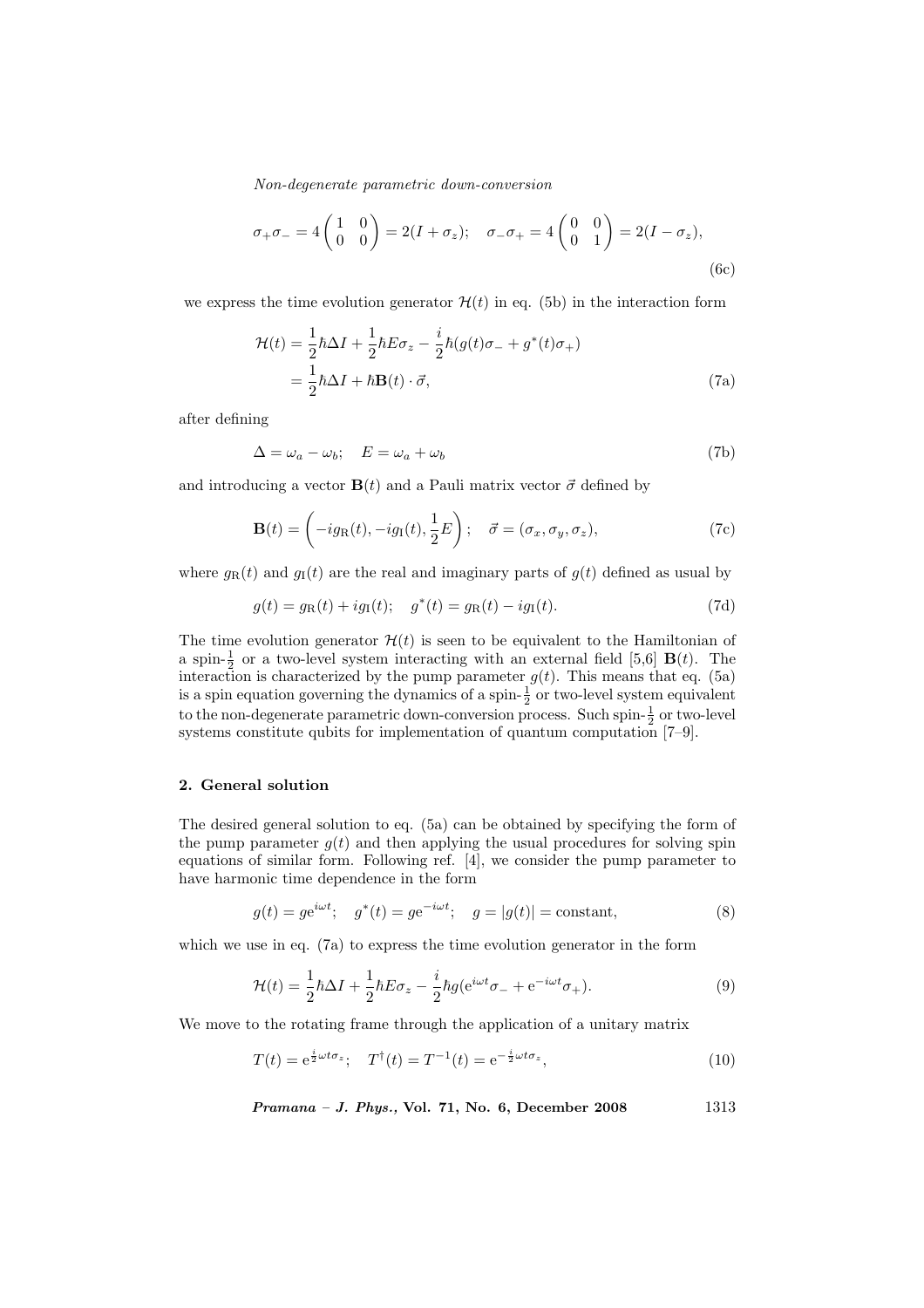so that under the unitary transformations (equivalent to rotation through  $\omega t$  about the  $z$ -axis),

$$
\bar{A} = TA; \quad A = T^{\dagger} \bar{A}; \quad \bar{H} = T\mathcal{H}(t)T^{\dagger} - i\hbar T \frac{\mathrm{d}T^{\dagger}}{\mathrm{d}t},\tag{11}
$$

we express eq. (5a) in the form

$$
i\hbar \frac{\mathrm{d}\bar{A}}{\mathrm{d}t} = \bar{H}\bar{A}.\tag{12}
$$

Noting that

$$
T = e^{\frac{i}{2}\omega t \sigma_z} = \begin{pmatrix} e^{\frac{i}{2}\omega t} & 0\\ 0 & e^{-\frac{i}{2}\omega t} \end{pmatrix}; \quad T^{\dagger}T = TT^{\dagger} = I,
$$
 (13)

we easily obtain

$$
T\sigma_z T^{\dagger} = \sigma_z; \quad T e^{\frac{i}{2}\omega t} \sigma_- T^{\dagger} = \sigma_-; \quad T e^{-\frac{i}{2}\omega t} \sigma_+ T^{\dagger} = \sigma_+, \tag{14}
$$

which we use in eq. (11), with  $\mathcal{H}(t)$  as defined in eq. (9) to obtain

$$
\bar{H} = \frac{1}{2}\hbar\Delta I + \frac{1}{2}\hbar(E-\omega)\sigma_z - i\hbar g\sigma_x.
$$
\n(15)

With all parameters  $\Delta$ , E,  $\omega$  and g constant, the time evolution generator  $\bar{H}$  in the rotating frame is time independent.

We put  $\bar{H}$  from eq. (15) in eq. (12) and then introduce

$$
\Omega = \omega - E = \omega - \omega_a - \omega_b; \quad \vec{\beta} = \left( -g, 0, \frac{i}{2} \Omega \right), \tag{16}
$$

to write

$$
\frac{\mathrm{d}\bar{A}}{\mathrm{d}t} = \left(-\frac{i}{2}\Delta I + \vec{\beta} \cdot \vec{\sigma}\right)\bar{A},\tag{17}
$$

which is easily integrated to obtain

$$
\bar{A}(t) = e^{-\frac{i}{2}\Delta t}e^{\vec{\beta}\cdot\vec{\sigma}t}\bar{A}(0). \tag{18}
$$

We use a standard result [10],

$$
e^{\vec{\beta}\cdot\vec{\sigma}t} = I\cosh\beta t + \hat{\beta}\cdot\vec{\sigma}\sinh\beta t,\tag{19a}
$$

where

$$
\beta = \sqrt{\beta_x^2 + \beta_y^2 + \beta_z^2}; \quad \hat{\beta} = \frac{\vec{\beta}}{\beta}; \quad \hat{\beta} \cdot \vec{\sigma} = \frac{1}{\beta} \begin{pmatrix} \frac{i}{2} \Omega & -g\\ -g & -\frac{i}{2} \Omega \end{pmatrix}.
$$
 (19b)

We use  $\vec{\beta}$  from eq. (16) to obtain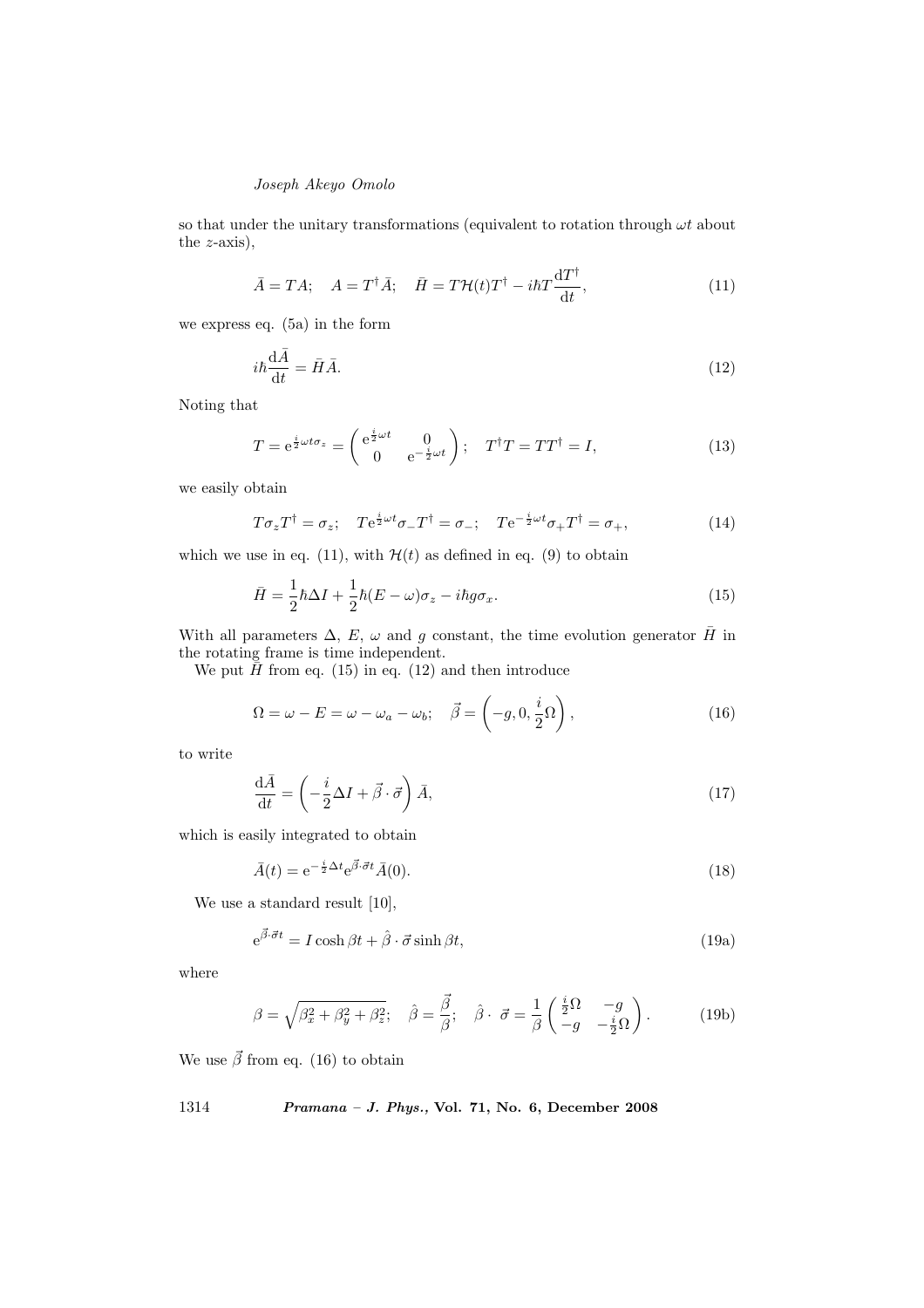$$
\beta = \pm g \sqrt{1 - k^2}; \quad k = \frac{\Omega}{2g},\tag{19c}
$$

which on substituting into eq. (19a) gives

$$
e^{\vec{\beta}\cdot\vec{\sigma}t} = \begin{pmatrix} \cosh\beta t + i\frac{\Omega}{2\beta}\sinh\beta t & -\frac{g}{\beta}\sinh\beta t \\ -\frac{g}{\beta}\sinh\beta t & \cosh\beta t - i\frac{\Omega}{2\beta}\sinh\beta t \end{pmatrix}.
$$
 (20)

Multiplying eq. (18) by  $T^{\dagger}(t)$  from the left and using eq. (11) together with

$$
T(0) = I; \quad A(0) = T^{\dagger}(0)\bar{A}(0) = \bar{A}(0), \tag{21}
$$

we obtain

$$
A(t) = U(t)A(0),\tag{22a}
$$

after introducing a time evolution matrix  $U(t)$  defined by

$$
U(t) = e^{-\frac{i}{2}\Delta t}T^{\dagger}(t)e^{\vec{\beta}\cdot\vec{\sigma}t}; \quad U(0) = I.
$$
\n(22b)

We apply eq. (13) for  $T^{\dagger}(t)$  and then use eq. (20), together with the definitions,

$$
\mu(t) = \cosh\beta t + i\frac{\Omega}{2\beta}\sinh\beta t; \quad \nu(t) = -\frac{g}{\beta}\sinh\beta t,\tag{23}
$$

to express the time evolution matrix in eq. (22b) in the form

$$
U(t) = \begin{pmatrix} \mu(t)e^{-\frac{i}{2}(\Omega + 2\omega_a)t} & \nu(t)e^{-\frac{i}{2}(\Omega + 2\omega_a)t} \\ \nu(t)e^{\frac{i}{2}(\Omega + 2\omega_b)t} & \mu^*(t)e^{\frac{i}{2}(\Omega + 2\omega_b)t} \end{pmatrix},
$$
\n(24)

where we have used

$$
\omega + \Delta = \Omega + 2\omega_a; \quad \omega - \Delta = \Omega + 2\omega_b,
$$

according to the definitions in eqs (7b) and (16).

Using eq. (24) in eq. (22a) with mode operators at initial time denoted by  $\hat{a}(0) = \hat{a}, \hat{b}^{\dagger}(0) = \hat{b}^{\dagger}$ , we obtain the general non-resonant solutions to eqs (3a) and (3b) in the form  $(\mu = \mu(t), \nu = \nu(t)),$ 

$$
\hat{a}(t) = e^{-\frac{i}{2}(\Omega + 2\omega_a)t}(\mu \hat{a} + \nu \hat{b}^{\dagger}); \quad \hat{b}^{\dagger}(t) = e^{\frac{i}{2}(\Omega + 2\omega_b)t}(\mu^* \hat{b}^{\dagger} + \nu \hat{a}). \tag{25}
$$

These solutions take much simpler form compared to the solutions obtained in ref. [4] through the Lie algebraic method. The results are valid for all values  $k^2 = 0$ ,  $k^2 < 1, k^2 = 1$ , and  $k^2 > 1$ , in accordance with the definition of  $\beta$  in eq. (19c).

We now check the consistency of our solutions. We start by considering resonance as a special case. Under resonance, we have

$$
\omega = \omega_a + \omega_b, \quad \Omega = 0; \quad k = 0; \quad \beta = g,\tag{26}
$$

Pramana – J. Phys., Vol. 71, No. 6, December 2008 1315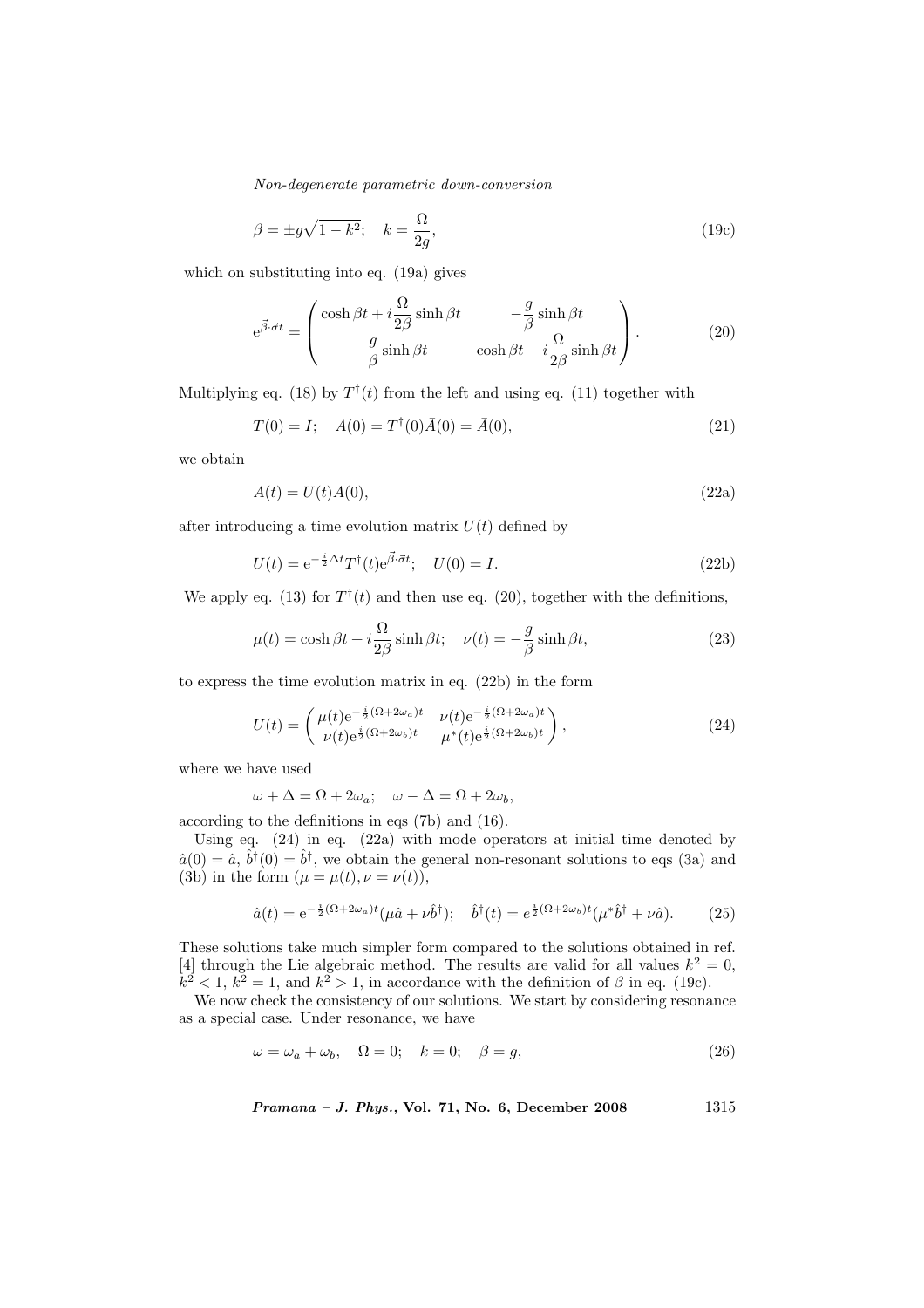which we use in eqs (23) and (25) to obtain the resonant solutions

$$
\hat{a}(t) = e^{-i\omega_a t} (\cosh(gt)\hat{a} - \sinh(gt)\hat{b}^{\dagger});
$$
  
\n
$$
\hat{b}^{\dagger}(t) = e^{i\omega_b t} (\cosh(gt)\hat{b}^{\dagger} - \sinh(gt)\hat{a}),
$$
\n(27)

which agree exactly with the result obtained in ref. [4]. We observe that factors  $e^{-i\omega_a t}$  and  $e^{i\omega_b t}$  have been left out in writing down the final results in ref. [4], even though these factors occur in the expressions at intermediate stages of the calculations.

Next, we take appropriate (Hermitian) conjugations of eq. (25) to obtain

$$
\hat{a}^{\dagger}(t) = e^{\frac{i}{2}(\Omega + 2\omega_a)t}(\mu^*\hat{a}^{\dagger} + \nu\hat{b}); \quad \hat{b}(t) = e^{-\frac{i}{2}(\Omega + 2\omega_b)t}(\mu\hat{b} + \nu\hat{a}^{\dagger}), \tag{28}
$$

where  $\nu^*(t) = \nu(t)$  in accordance with eq. (23). We then use eqs (25) and (28) to obtain

$$
[\hat{a}(t), \hat{a}^{\dagger}(t)] = [\hat{b}(t), \hat{b}^{\dagger}(t)] = |\mu(t)|^2 - \nu^2(t),
$$
\n(29a)

$$
\hat{a}^{\dagger}(t)\hat{a}(t) - \hat{b}^{\dagger}(t)\hat{b}(t) = (|\mu(t)|^2 - \nu^2(t))(\hat{a}^{\dagger}\hat{a} - \hat{b}^{\dagger}\hat{b}).
$$
\n(29b)

Using eq. (23), with  $\beta^2 = g^2 - \frac{\Omega^2}{4}$  $\frac{l^2}{4}$  from eq. (19c), we obtain

$$
|\mu(t)|^2 - \nu^2(t) = 1,\tag{30}
$$

which in eqs (29a) and (29b) leads to the desired consistency results,

$$
[\hat{a}(t), \hat{a}^\dagger(t)] = 1; \quad [\hat{b}(t), \hat{b}^\dagger(t)] = 1,\tag{31a}
$$

$$
\hat{a}^{\dagger}(t)\hat{a}(t) - \hat{b}^{\dagger}(t)\hat{b}(t) = \hat{a}^{\dagger}\hat{a} - \hat{b}^{\dagger}\hat{b} = \text{constant.}
$$
\n(31b)

The first of these consistency conditions, eq. (31a), is the fundamental quantum commutation bracket which must be satisfied at all times, while the second condition in eq. (31b) governs the simultaneous production of signal and idler photons in the parametric down-conversion process.

#### 2.1 Photon statistics

We now apply our results to perform calculations of expectation values characterizing photon statistics. The photon number operators for the two modes are given by

$$
\hat{n}_a(t) = \hat{a}^\dagger(t)\hat{a}(t); \quad \hat{n}_b(t) = \hat{b}^\dagger(t)\hat{b}(t),\tag{32}
$$

where  $(\hat{a}(t), \hat{b}^{\dagger}(t))$  and  $(\hat{a}^{\dagger}(t), \hat{b}(t))$  are given in eqs (25) and (28), respectively.

Working in the Fock state  $|n\rangle_a|m\rangle_b = |nm\rangle$  for the two modes, we easily obtain the mean photon numbers, defined by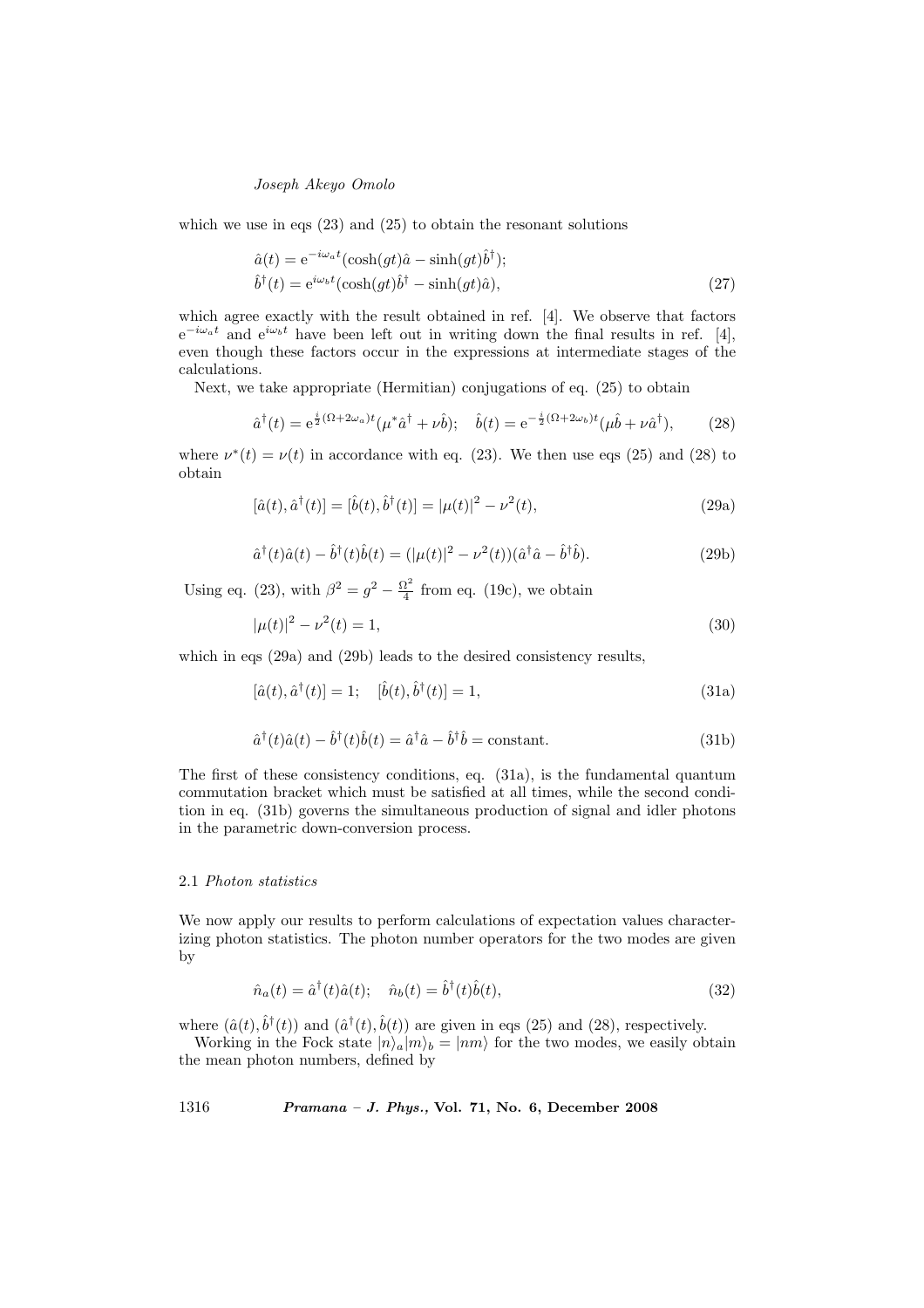$$
\bar{n}_a(t) = \langle mn|\hat{n}_a(t)|nm\rangle; \quad \bar{n}_b(t) = \langle mn|\hat{n}_b(t)|nm\rangle \tag{33}
$$

to be

$$
\bar{n}_a(t) = |\mu|^2 n + \nu^2 (m+1); \quad \bar{n}_b(t) = |\mu|^2 m + \nu^2 (n+1), \tag{34a}
$$

giving

$$
\bar{n}_a(t) + \bar{n}_b(t) = |\mu|^2(n+m) + \nu^2(n+m+2); \quad \bar{n}_a(t) - \bar{n}_b(t) = n - m,
$$
\n(34b)

where we have used eq. (30) to obtain the second result in eq. (34b).

To calculate photon number fluctuations, we introduce notations

$$
\overline{n_j^2(t)} = \langle m n | \hat{n}_j^2(t) | n m \rangle, \quad j = a, b,
$$

with normal order forms,

$$
\overline{n_a^2(t)} = \langle mn|\hat{a}^{\dagger 2}(t)\hat{a}^2(t)|nm\rangle + \bar{n}_a(t),\tag{35a}
$$

$$
\overline{n_b^2(t)} = \langle mn|\hat{b}^{\dagger 2}(t)\hat{b}^2(t)|nm\rangle + \bar{n}_b(t). \tag{35b}
$$

Applying eqs (25) and (28) we obtain

$$
\langle mn|\hat{a}^{\dagger 2}(t)\hat{a}^{2}(t)|nm\rangle = |\mu|^{4}n(n-1) + 4|\mu|^{2}\nu^{2}n(m+1) + \nu^{4}(m+1)(m+2)
$$
\n(36a)

$$
\langle mn|\hat{b}^{\dagger 2}(t)\hat{b}^{2}(t)|nm\rangle = |\mu|^{4}m(m-1) + 4|\mu|^{2}\nu^{2}m(n+1) + \nu^{4}(n+1)(n+2),
$$
\n(36b)

which we put in eqs (35a) and (35b) to obtain

$$
\overline{n_a^2(t)} = (\bar{n}_a(t))^2 + \bar{n}_a(t) - |\mu|^4 n + 2|\mu|^2 \nu^2 n(m+1) + \nu^4(m+1), \quad (37a)
$$

$$
\overline{n_b^2(t)} = (\bar{n}_b(t))^2 + \bar{n}_b(t) - |\mu|^4 m + 2|\mu|^2 \nu^2 m(n+1) + \nu^4(n+1). \tag{37b}
$$

Using eq. (30) to substitute  $|\mu|^2 = 1 + \nu^2$  in eqs (34a), (37a) and (37b), we express

$$
\bar{n}_a(t) = n + \nu^2(n + m + 1); \quad \bar{n}_b(t) = m + \nu^2(n + m + 1), \tag{38a}
$$

$$
-|\mu|^4 n + 2|\mu|^2 \nu^2 n(m+1) + \nu^4 (m+1)
$$
  
=  $2\nu^2 nm + \nu^4 (2nm + n + m + 1) - n,$  (38b)

$$
-|\mu|^4 m + 2|\mu|^2 \nu^2 m(n+1) + \nu^4 (n+1)
$$
  
=  $2\nu^2 nm + \nu^4 (2nm + n + m + 1) - m.$  (38c)

Pramana – J. Phys., Vol. 71, No. 6, December 2008 1317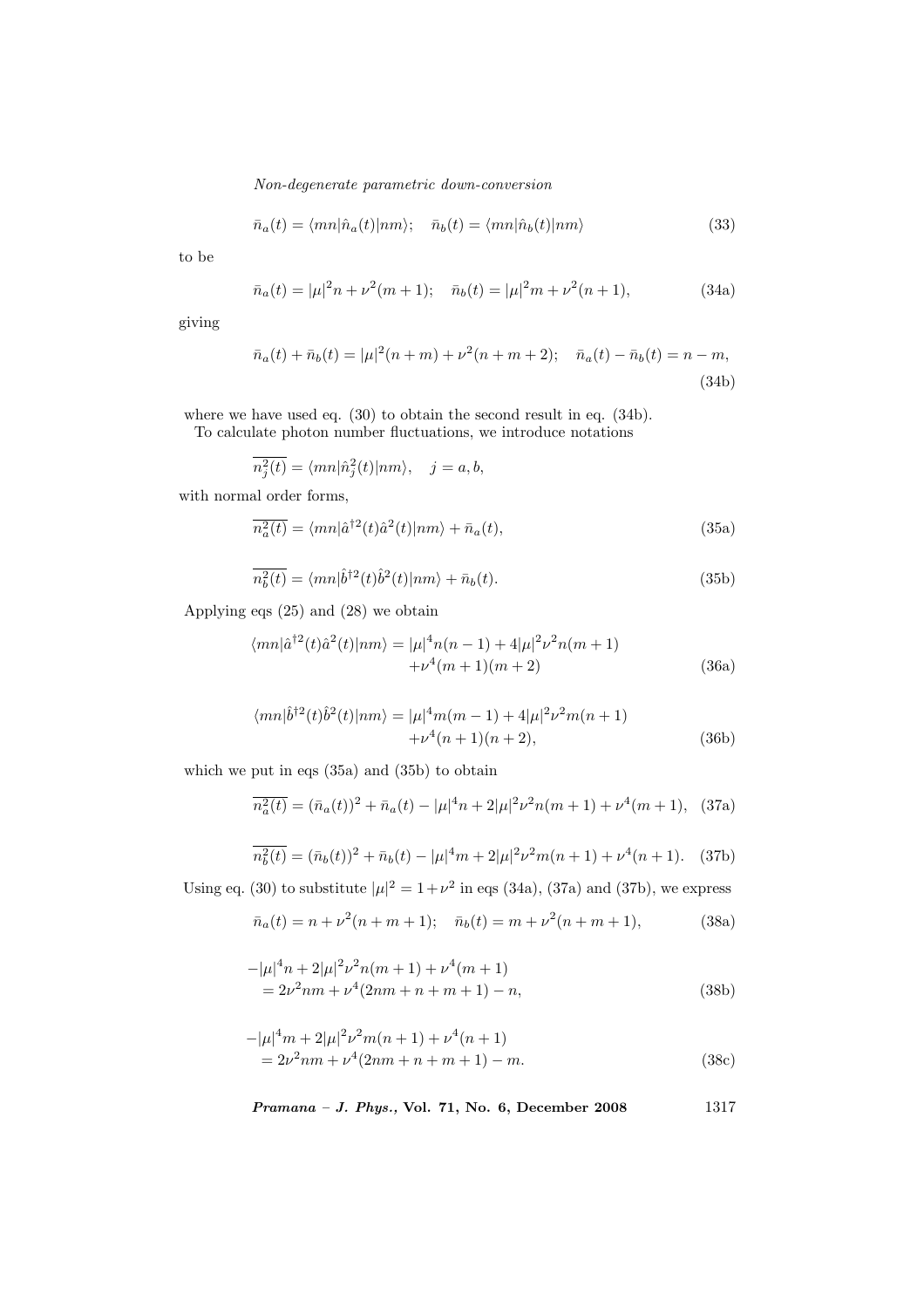The photon number fluctuations

$$
(\Delta n_j(t))^2 = \overline{n_j^2(t)} - (\bar{n}_j(t))^2, \ j = a, b
$$

are then easily obtained from eqs (37a)–(38c) in the form

$$
(\Delta n_a(t))^2 = (\Delta n_b(t))^2 = \nu^2 (1 + \nu^2)(2nm + n + m + 1).
$$
 (39)

In the vacuum state where  $n = m = 0$ , we obtain

$$
\bar{n}_a(t) = \bar{n}_b(t) = n_0(t) = \nu^2
$$
\n(40a)

$$
(\Delta n_a(t))^2 = (\Delta n_b(t))^2 = (\Delta n_0(t))^2 = n_0(t)(1 + n_0(t)),
$$
\n(40b)

where we have adopted the notation

$$
n_0(t) = \nu^2 = \frac{g^2}{\beta^2} \sinh^2(\beta t) = \frac{1}{1 - k^2} \sinh^2(gt\sqrt{1 - k^2})
$$
 (40c)

defining (squeezed) vacuum photon number in ref. [4].

Following ref. [4], we define Mandel's quality factor in the form

$$
Q_j(t) = \frac{(\Delta n_j(t))^2 - \bar{n}_j(t)}{\bar{n}_j(t)}, \quad j = a, b,
$$
\n(41a)

which on using eqs  $(37a)$ ,  $(37b)$ ,  $(38b)$ ,  $(38c)$  and  $(40a)$ , takes the forms

$$
Q_a(t) = \frac{2n_0(t)nm + n_0^2(t)(2nm + n + m + 1) - n}{n + n_0(t)(n + m + 1)},
$$
\n(41b)

$$
Q_b(t) = \frac{2n_0(t)nm + n_0^2(t)(2nm + n + m + 1) - m}{m + n_0(t)(n + m + 1)}.
$$
\n(41c)

These results agree exactly with the results obtained in ref. [4].

### 2.2 Characteristic features of the dynamics

We notice that the results of expectation values are generally expressed in terms of  $n_0(t) = \nu^2(t)$ . According to eq. (40c), the value of the parameter k determines the characteristic features of the dynamics of the parametric down-conversion process. There are four distinct cases to consider.

2.2.1 Case  $k^2 = 0$ : The case  $k^2 = 0$  characterizes parametric resonance, with  $\omega = \omega_a + \omega_b$  so that  $\Omega = 0$  according to eq. (16). Under this condition, we have

$$
\beta = g; \quad \nu_0^2(t) = \sinh^2(gt). \tag{42}
$$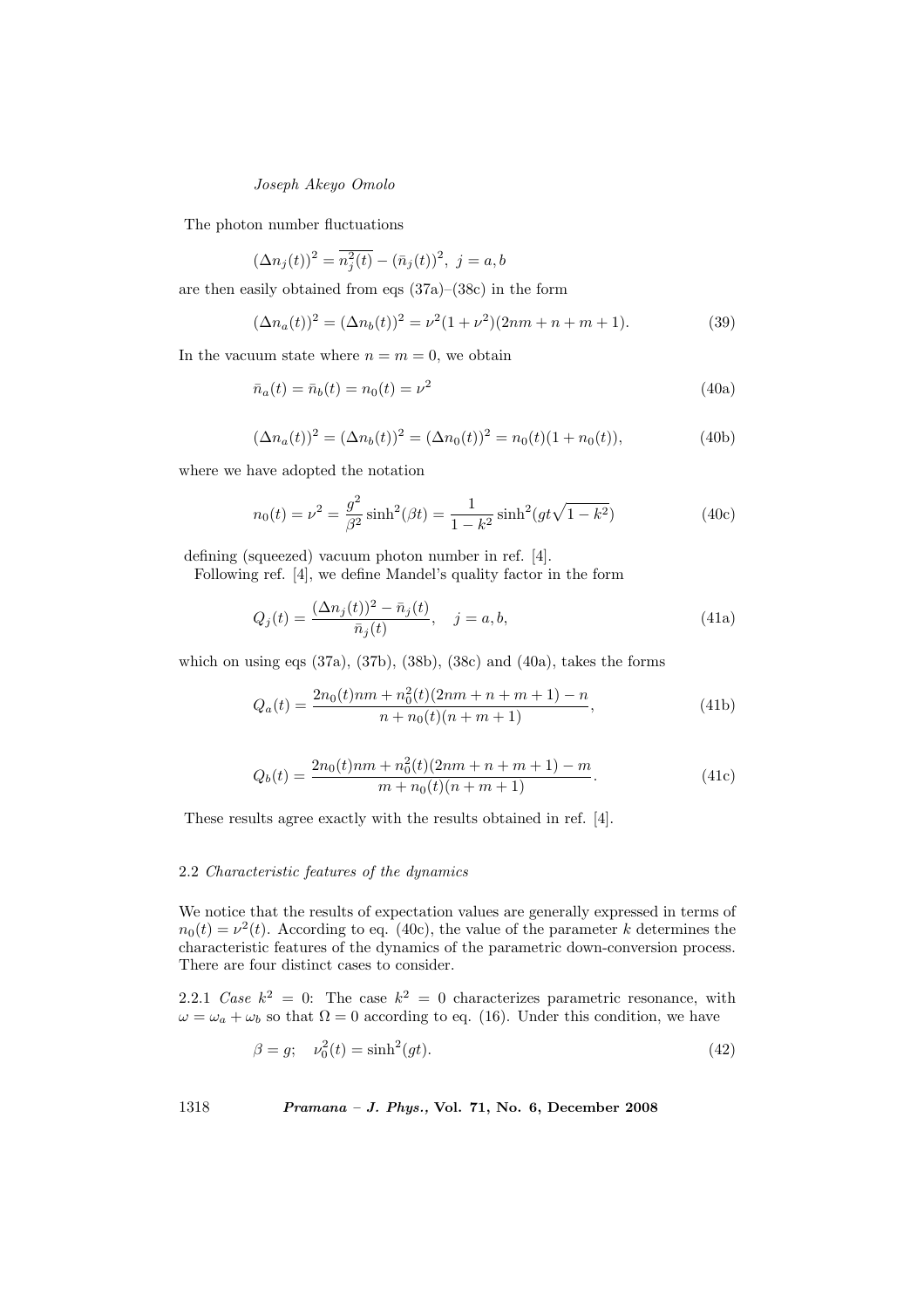The two-mode operators evolve in time according to eq.  $(27)$ , which exhibits squeezing action described by two-photon coherent states or pure squeezed states.

2.2.2 Case  $k^2 < 1$ : The case  $k^2 < 1$  characterizes squeezing action with de-tuning in the parametric down-conversion process. Under this condition, we have

$$
\beta = g\sqrt{1 - k^2}; \quad \nu_{\le 1}^2(t) = \frac{1}{1 - k^2} \sinh^2(gt\sqrt{1 - k^2}).\tag{43}
$$

The squeezing property can be demonstrated through a calculation of the uncertainties in canonically conjugate quadrature components, showing that the uncertainty in one quadrature component grows exponentially, while the uncertainty in the other quadrature component decays exponentially.

2.2.3 Case  $k^2 > 1$ : The case  $k^2 > 1$  characterizes oscillatory behaviour. Under this condition, we have

$$
\beta = i\alpha, \quad \alpha = g\sqrt{k^2 - 1};
$$
  
\n
$$
\cosh(\beta t) = \cos(\alpha t); \quad \sinh(\beta t) = i\sin(\alpha t),
$$
\n(44a)

$$
\nu_{>1}^2(t) = \frac{1}{k^2 - 1} \sin(gt\sqrt{k^2 - 1}).\tag{44b}
$$

The periodic nature of the dynamics leads to quantum revival features in the parametric down-conversion process.

2.2.4 Case  $k^2 = 1$ : The case  $k^2 = 1$  is the critical condition signalling the transition from squeezing properties characterized by  $k^2 < 1 \geq 0$  to oscillatory behaviour with quantum revival features characterized by  $k^2 > 1$  in the parametric downconversion process. Under this condition, we have

$$
\beta \to 0; \quad \nu_1(t) \approx -gt; \quad \mu_1(t) \approx 1 + igt; \tag{45a}
$$

$$
\nu_1^2(t) = g^2 t^2. \tag{45b}
$$

Details of the characteristic features specified above have been presented in ref. [4] and therefore need not be repeated here.

## 3. Conclusion

Working within the framework of Heisenberg's picture of quantum mechanics, we have developed a matrix method which transforms the time evolution equations for the annihilation and creation operators (or any canonically conjugate operators) in the non-degenerate parametric down-conversion process into an equivalent spin equation with much simpler solutions. The method avoids the complications of operator expansion theorems involved in the Lie algebraic and operator ordering techniques generally applied in solving the time evolution equations within the Schroedinger picture. Expectation values for studying photon statistics have been evaluated in much simpler forms.